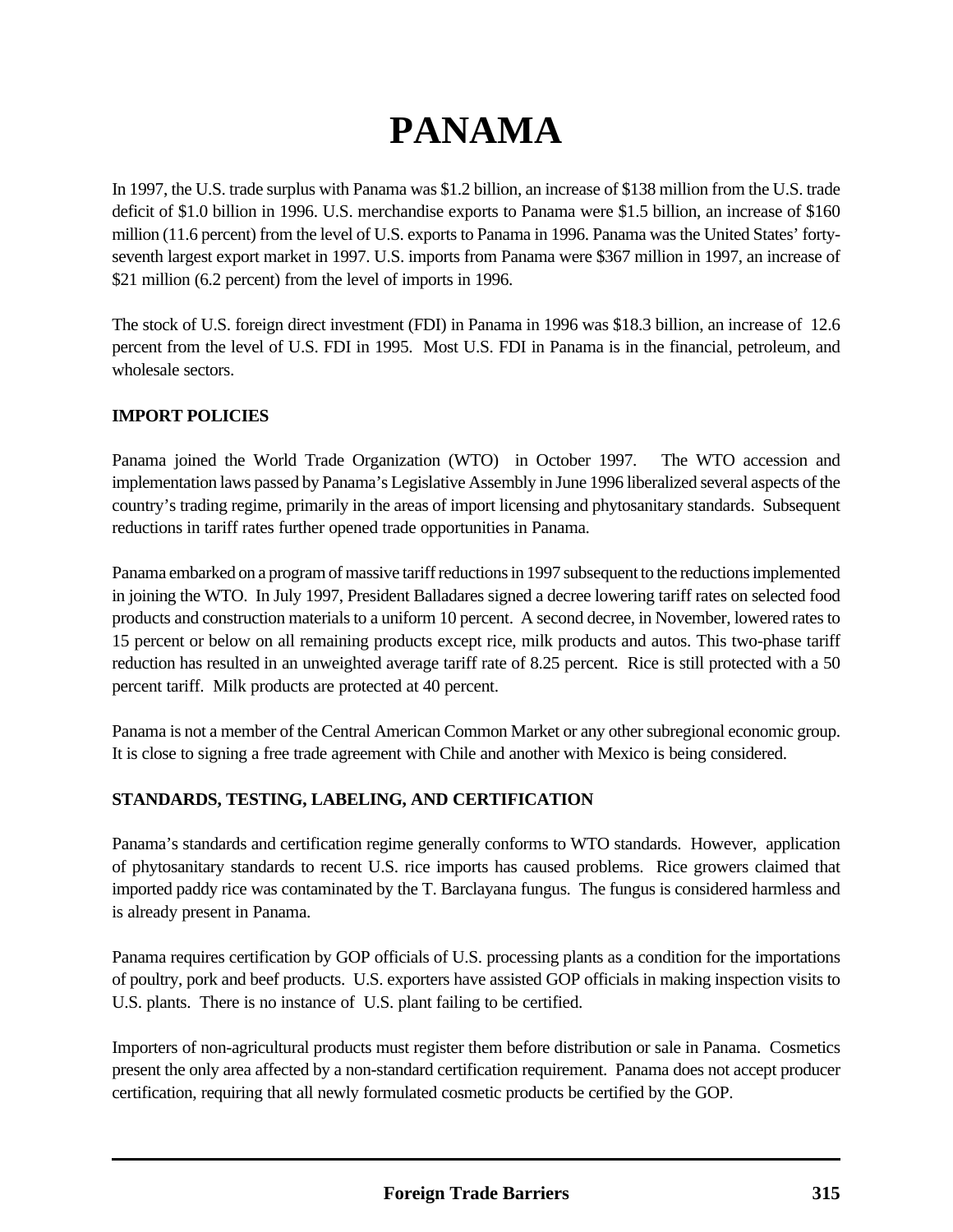## **Panama**

## **GOVERNMENT PROCUREMENT**

Panama's government procurement regime is governed by Law 56 and managed by the Ministry of Finance and Treasury. The law provides for a transparent bidding process for government contracts. However, several recent cases have raised doubts about transparency. The most prominent example is the 1996 bid in which Hutchison International Terminals won the concession to operate ports at both ends of the Panama Canal. The bidding procedure was criticized as lacking transparency. U.S. firms appeared to be disadvantaged in this instance. In contrast, the April 1997 bid for the state telecommunications company was praised by NGO Transparency International for being well organized, open and transparent.

## **EXPORT SUBSIDIES**

Panamanian law allows any company to import raw materials or semi-processed goods at a duty of three percent for domestic consumption or production, or duty free for export production. In addition, companies not already receiving benefits under the Special Incentives Law of 1986 are allowed a tax deduction of up to 10 percent of their profits from export operations through 2002.

Because of its WTO obligations, Panama has revised its export subsidies policies. The Tax Credit Certificate (CAT), which used to be given to firms producing non-traditional exports when the exports' national content and value added both met minimum established levels, will be gradually phased out. The new policy allows exporters to receive CATs equal to 15 percent of the exports' national value added until after the year 2000, down from 20 percent prior to 1998. After 2000 the program will be eliminated entirely. The certificates are transferable and may be used to pay tax obligations to the government, or can be sold in secondary markets at a discount. The government has become stricter in defining national value added, attempting to reduce the amount claimed by exporters.

A number of industries which produce exclusively for export are exempted from paying certain types of taxes and import duties. The Government of Panama uses this policy to attract foreign investment. Companies which profit from these exemptions are not eligible to receive CATs for their exports.

Law 25 of 1996 provides for the development of "export processing zones" (EPZ's) as part of an effort to broaden the Panamanian manufacturing sector while promoting investment in former U.S. military bases reverting to Panamanian control. Companies operating in these zones may import inputs duty-free if products assembled in the zones are to be exported. The government also provides other tax incentives to EPZ companies. Thus far five EPZ's are operating, two in colon and three in Panama City. All are in early stages of development with few tenants.

# **LACK OF INTELLECTUAL PROPERTY PROTECTION**

Panama became a member of the Geneva Convention in 1974 and the Berne Convention in 1996 and is a member of WIPO. Recent legislation has strengthened Panama's IPR regime, but inadequate enforcement continues to be a major problem. In addition to the revenues lost by companies due to piracy and counterfeiting, deficiencies in the IPR protection and enforcement regime constitute a significant impediment to foreign investment and technology transfers.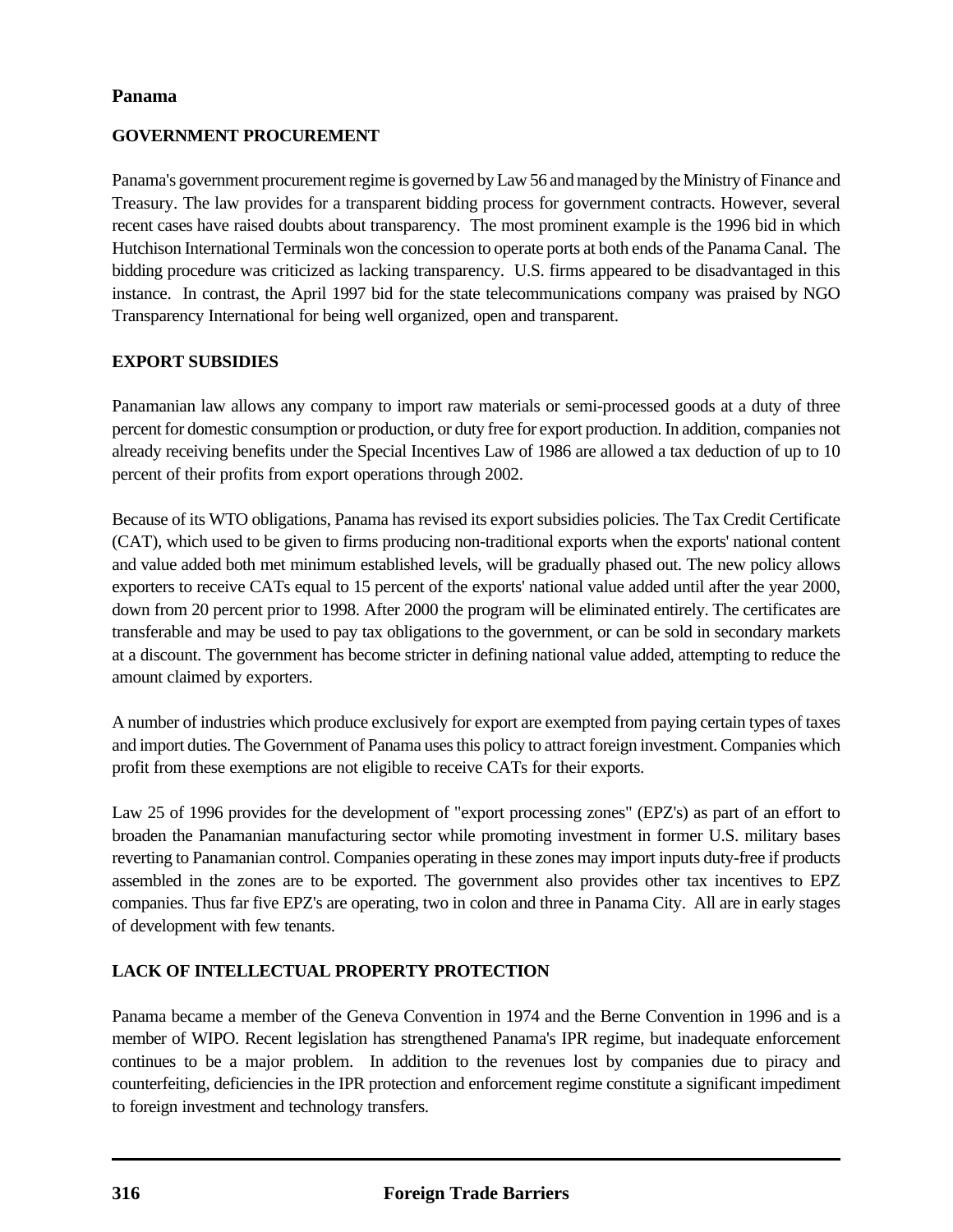#### **Panama**

Law 15 of 1994 (the Copyright Law) and Law 35 of 1996 (the Industrial Property Law) provide the framework for protection of intellectual property in Panama. Panama's accession to the WTO in 1996 required it to implement the WTO Agreement on the Trade-Related Aspects of Intellectual Property Rights (TRIPs) upon the date of accession, with no transition.

The Government of Panama has been ineffective at enforcing intellectual property rights in the Colon Free Zone (CFZ). Although commitments have been made to improve enforcement in the CFZ on a number of occasions prior to and during its WTO accession negotiations, Panama has not fulfilled these commitments. U.S. companies, especially software, footwear and apparel, have complained about the failure of the Government of Panama to seize illegal products in the CFZ.

# **Copyrights**

The Copyright Law, which took effect in October 1995, strengthens copyright protection, facilitates prosecution of copyright violators, and makes copyright infringement a felony punishable by fines and incarceration. The bill also protects computer software as a literary work.

Since December 1996. The 10th Prosecutor's Office (FISCALIA) of Panama City has conducted some 70 raids on video clubs, seizing approximately 30,000 videos. It has also broken up several major illicit video reproduction operations. Charges are pending against several large-scale video pirates, one of whom has been driven out of business. Several criminal and civil cases arising out of investigations of stores and businesses accused of software piracy have been settled out of court.

#### **Patents**

Law 35 of 1996 (the Industrial Property Law) provides 20 years of patent protection from the date of filing in place of the former period of 5 to 15 years for foreigners and 5 to 20 years for Panamanians. Pharmaceutical patents are granted for only 15 years, but can be renewed for an additional 10 years if the patent owner licenses a national company (minimum of 30 percent Panamanian ownership) to exploit the patent.

#### **Trademarks**

Law 35 also provides trademark protection, simplifying the process of registering trademarks and making them renewable for ten-year periods. The law's most important feature is the granting of ex-offico authority to government agencies to conduct investigations and to seize materials suspected of being counterfeited. Decrees 123 of November 1996 and 79 of August 1997 specify the procedures to be followed by customs and CFZ officials in conducting investigations and confiscating merchandise. As required by Decree 123, the Customs Directorate in February 1997 created a special office for IPR enforcement. Decree 79 requires the CFZ administration to establish a similar office, but it has not yet done so.

Trade secrets have, up to now, enjoyed little formal protection in Panama. The 1996 Industrial Property Law provides specific protection for trade secrets. It is too early to assess the impact of this law.

Law 29 of February 1996 (the Anti-Monopoly Law) provides for the establishment of special courts to deal with commercial cases, including IPR. Two district courts and one superior tribunal began to operate in June